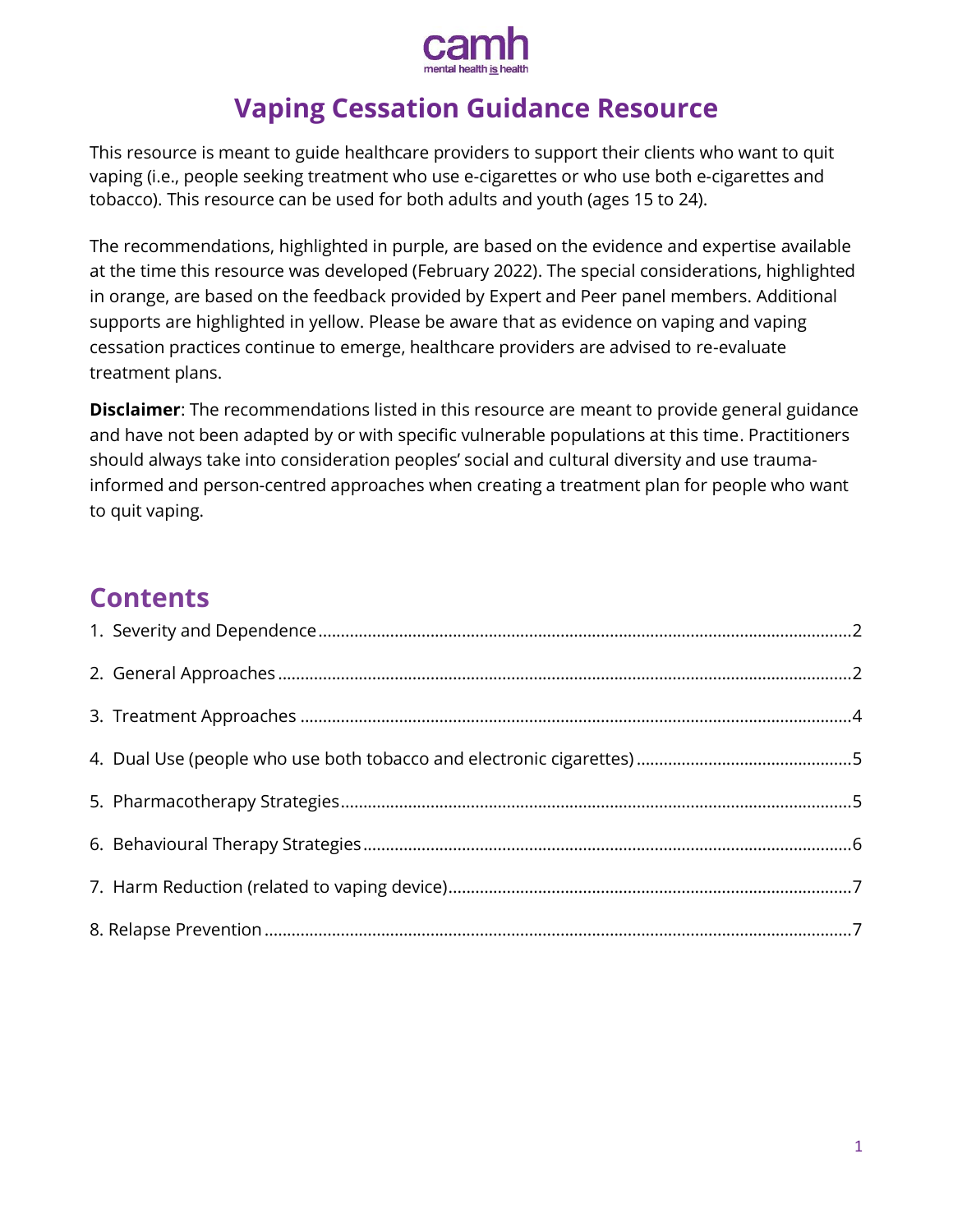

# **1. Severity and Dependence**

| 1A             | All clients should be asked if they vape.                                                                                                                                                                                                                                                            |
|----------------|------------------------------------------------------------------------------------------------------------------------------------------------------------------------------------------------------------------------------------------------------------------------------------------------------|
| 1B             | All clients who formerly smoked and are advised to quit vaping should be monitored<br>for relapse to smoking cigarettes.                                                                                                                                                                             |
| 1 <sup>C</sup> | Vaping assessments can include questions on dual use, physical and mental health,<br>and social and environmental factors (e.g., partner vaping, vaping use policies, etc.)                                                                                                                          |
| 1D             | Healthcare providers can use standardized tools to assess vaping dependence, to<br>inform treatment plans and/or facilitate discussion with clients.                                                                                                                                                 |
| 1E             | While there is currently no recommendation on which of the following validated tools<br>should be used to assess vaping dependence, healthcare providers can use the one<br>that best suits the needs of their client. <sup>1</sup><br><b>Adults: E-FTND, EDS, PS-ECDI</b><br>Youth: $HONC$ , $EDS2$ |
| 1F             | There is currently no consensus among experts on the use of the language around<br>nicotine use disorder or nicotine dependence when referring to people who vape and<br>want to quit.                                                                                                               |

### *Special Considerations*

Abbreviation: MI/SU: People with mental illness and/or substance use issues<sup>3</sup>

MI/SU: Healthcare providers should assess the severity and nature of a client's substance use disorder and mental illness. Consider the impact of nicotine use, subsequent nicotine withdrawal, and the effects of smoking cessation pharmacotherapy on current medication and/or other substances being used.

Sex and Gender Plus Approach: Healthcare providers should take a sex and gender plus approach to ensure client needs are met, given the differences in levels of nicotine use, motivations for use, and reasons for quitting.

## <span id="page-1-0"></span>**2. General Approaches**

When working with people seeking help to quit vaping, healthcare providers are encouraged to apply principles of evidence-based medicine $4$  as well as person-centred care. Healthcare providers should always consider peoples' unique goals, as well as their vaping and smoking history when developing a treatment plan.

This section focuses on the recommended approaches to quitting vaping for different populations.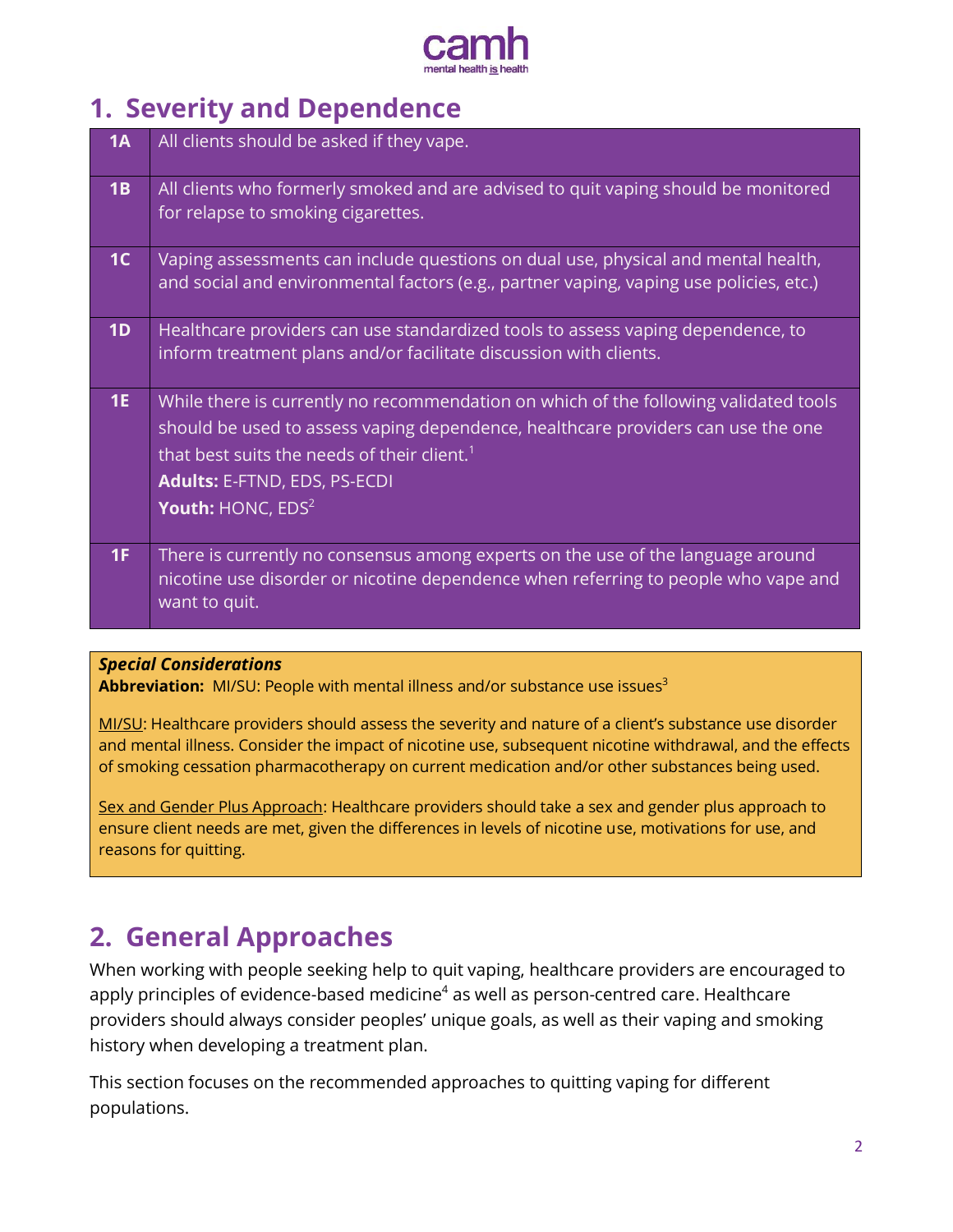

| 2A                                                                                                           |                                                                                                                                                                                                                                                                                                                                                             |                                                      | Adults, youth, people who are pregnant, breastfeeding and/or chestfeeding<br>and people with mental illness and/or substance use issues who quit<br>smoking and have continued vaping, should be advised to quit vaping. |                                                                 |  |
|--------------------------------------------------------------------------------------------------------------|-------------------------------------------------------------------------------------------------------------------------------------------------------------------------------------------------------------------------------------------------------------------------------------------------------------------------------------------------------------|------------------------------------------------------|--------------------------------------------------------------------------------------------------------------------------------------------------------------------------------------------------------------------------|-----------------------------------------------------------------|--|
| 2B                                                                                                           |                                                                                                                                                                                                                                                                                                                                                             | have never smoked, should be advised to quit vaping. | Adults, youth, people who are pregnant, breastfeeding and/or chestfeeding<br>and people with mental illness and/or substance use issues who vape but                                                                     |                                                                 |  |
| 2C                                                                                                           | There is currently no agreement on a recommended general approach for<br>the treatment of people who are both smoking and vaping and are<br>seeking help to quit. Healthcare providers are advised to take a person-<br>centred approach and discuss all approaches so that clients can make an<br>informed decision about the treatment options available. |                                                      |                                                                                                                                                                                                                          |                                                                 |  |
|                                                                                                              | Adults                                                                                                                                                                                                                                                                                                                                                      | Youth                                                | People who are<br>pregnant,<br>breastfeeding<br>and/or<br>chestfeeding                                                                                                                                                   | People with<br>mental illness<br>and/or substance<br>use issues |  |
| <b>Special Considerations</b><br>Abbreviation: MI/SU: People with mental illness and/or substance use issues |                                                                                                                                                                                                                                                                                                                                                             |                                                      |                                                                                                                                                                                                                          |                                                                 |  |
| $\bullet$                                                                                                    | Providers should explain to people who both smoke and vape that while both products are harmful,<br>smoking is likely associated with a greater exposure to harmful chemicals.                                                                                                                                                                              |                                                      |                                                                                                                                                                                                                          |                                                                 |  |
|                                                                                                              | Healthcare providers should explain the potential health risks associated with long-term e-cigarette                                                                                                                                                                                                                                                        |                                                      |                                                                                                                                                                                                                          |                                                                 |  |

 When developing a person-centred treatment plan, healthcare providers should consider sexual orientation and the role that discrimination, stigma and trauma play in nicotine use. Integrating a trauma-informed approach into cessation interventions can help create safety and trust.

MI/SU: Consider the risk of an increase in substance use as the individual quits vaping.

use.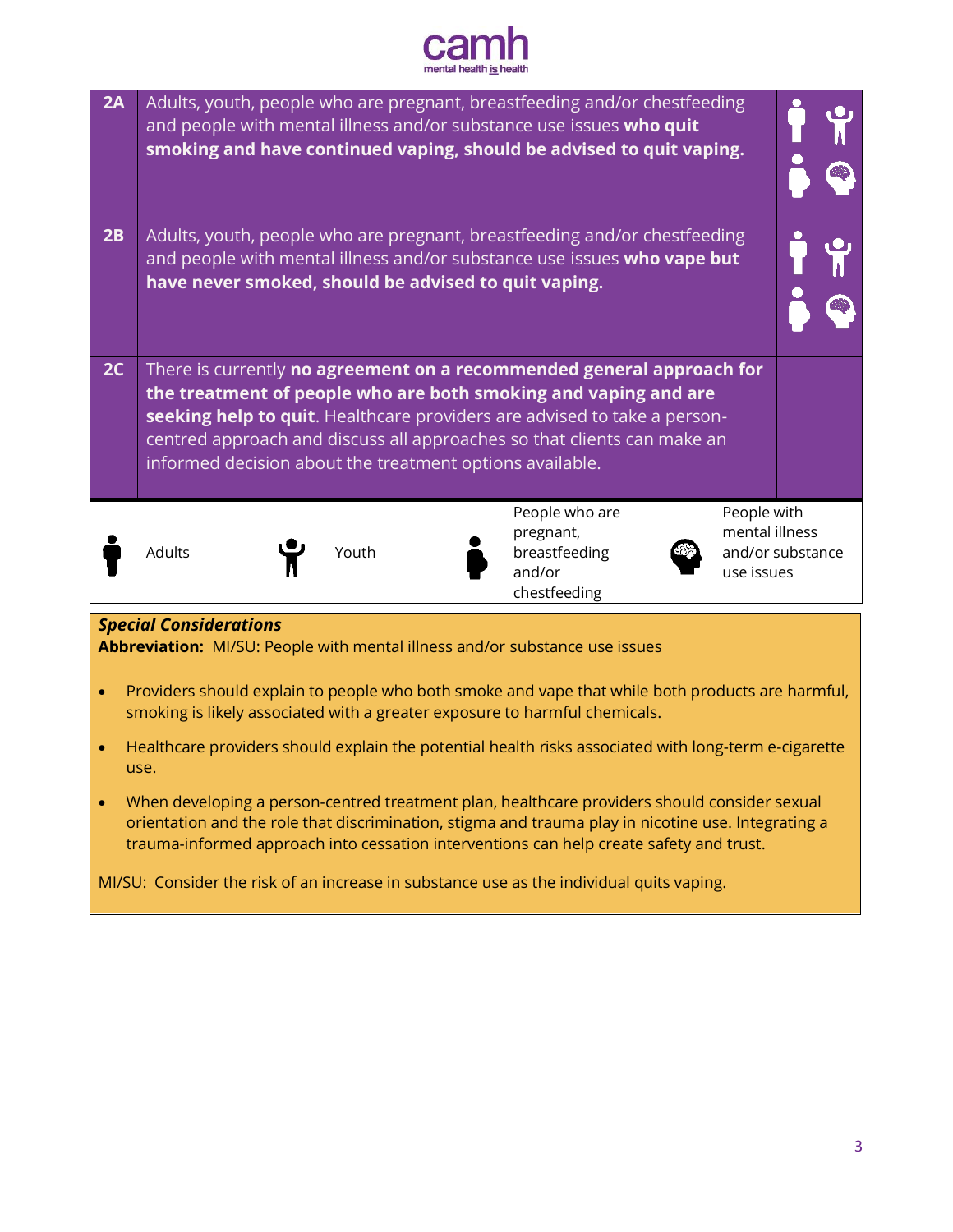

# <span id="page-3-0"></span>**3. Treatment Approaches**

| 3A |                        |       | Duration of treatment should be based on the needs of each person. The<br>suggested treatment duration is a minimum of 8 - 12 weeks.                                                                                               |                                                                 |
|----|------------------------|-------|------------------------------------------------------------------------------------------------------------------------------------------------------------------------------------------------------------------------------------|-----------------------------------------------------------------|
| 3B | quit.                  |       | Adults, youth and people with mental illness and/or substance use issues<br>who vape exclusively can be offered a combination of behavioural therapy<br>strategies (tapering, CBT, etc.) with or without pharmacotherapy to help   |                                                                 |
| 3C | second line treatment. |       | People who are pregnant, breastfeeding and/or chestfeeding who vape<br>exclusively (and want to quit) can be offered behavioural therapies as a first<br>line treatment. Nicotine replacement therapy (NRT) may be considered as a |                                                                 |
|    | Adults                 | Youth | People who are<br>pregnant,<br>breastfeeding<br>and/or<br>chestfeeding                                                                                                                                                             | People with<br>mental illness<br>and/or substance<br>use issues |

### *Special Considerations*

**Abbreviations:** PG/BF/CF: People who are pregnant, breastfeeding and/or chestfeeding MI/SU: People with mental illness and/or substance use issues

### PG/BF/CF:

- When developing a treatment plan, healthcare providers should consider the impact of the stage of pregnancy on nicotine metabolism. If NRT is being used, higher doses may be needed, especially by the latter part of the second trimester. Nicotine metabolism tends to revert back to normal by 4 weeks post partum, so the NRT dose may need to be reduced to prevent side effects.<sup>5</sup>
- Healthcare providers should consider extending treatment during post-partum and postbreastfeeding periods.
- Frequent clinic follow-ups are advised.

#### MI/SU:

- Some individuals may require longer treatment.
- Vaping cessation treatment should be integrated with mental health and substance use treatments where possible.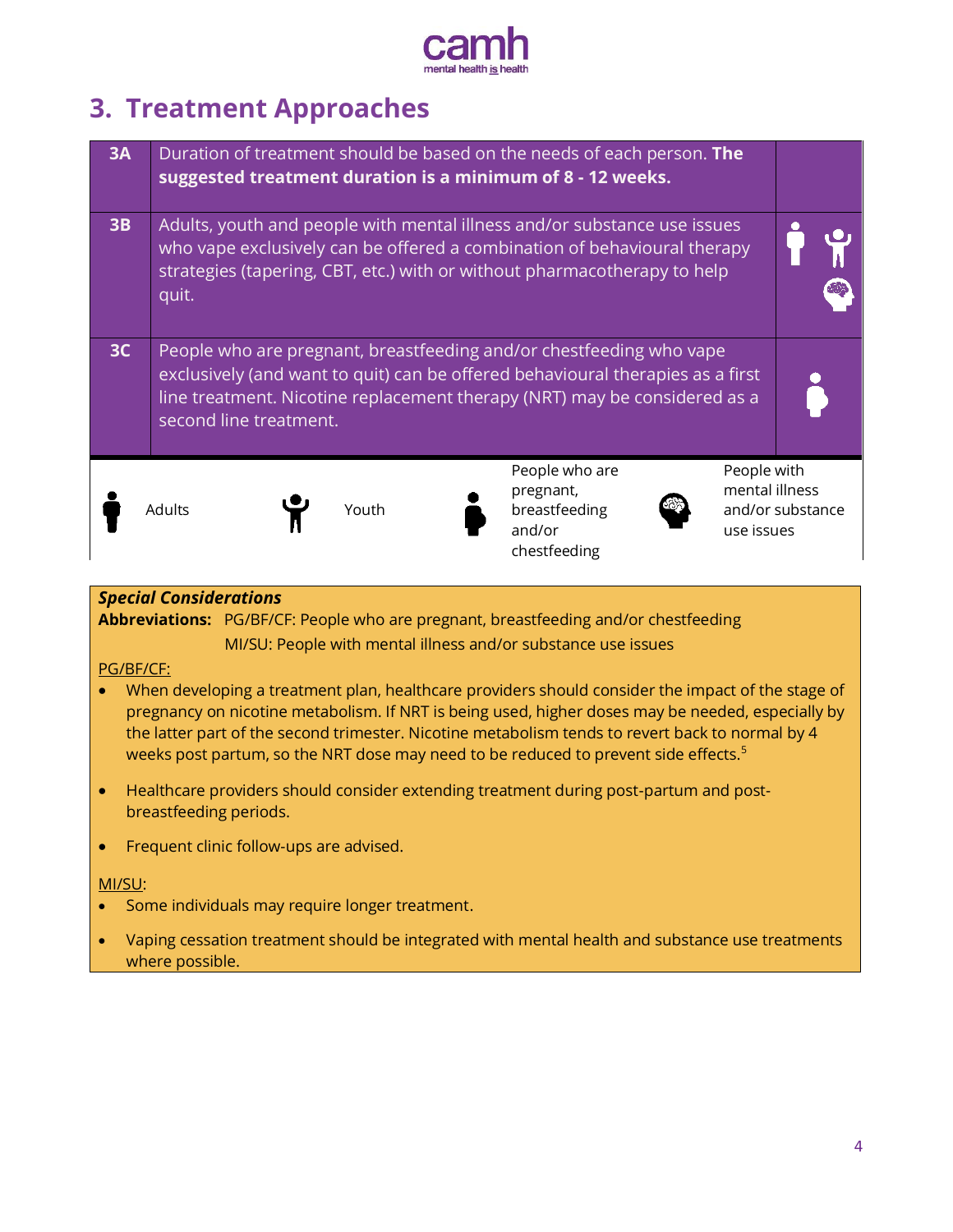

## <span id="page-4-0"></span>**4. Dual Use (people who use both tobacco and electronic**

### **cigarettes)**

| 4A | Health care providers should advise <b>people who are both smoking and vaping to</b><br>switch completely from smoking to vaping only. |
|----|----------------------------------------------------------------------------------------------------------------------------------------|
|    | For people who have quit smoking but are currently vaping, healthcare providers<br>can encourage them to quit vaping.                  |

### *Special Considerations*

Healthcare providers should discuss both the risks (including relapse to using tobacco cigarettes and nicotine withdrawal) and benefits of quitting vaping with their clients.

### *Supports in Ontario*

For people who use both tobacco and electronic cigarettes and are seeking treatment to quit smoking or smoking and vaping, healthcare providers can recommend clients join the Smoking Treatment for Ontario Patients on the Net (STOP on the Net) Program. Eligible individuals will be sent a free 8-week kit containing nicotine replacement therapy (patches and choice of gum or lozenges) through the mail, and those who vape will be provided the option to enroll in an online program designed to help people quit/reduce vaping. For more information, please visit:

[https://www.nicotinedependenceclinic.com/en/stop/stop-on-the-net.](https://www.nicotinedependenceclinic.com/en/stop/stop-on-the-net)

## <span id="page-4-1"></span>**5. Pharmacotherapy Strategies**

There is currently no evidence for pharmacotherapy recommendations to help people quit vaping. Recommendations that have been published to date are based on preliminary results, and are largely adapted from existing smoking cessation interventions. Use of smoking cessation medications for vaping cessation would be considered 'off-label' in most jurisdictions. Healthcare providers should inform clients that medication options are based on tobacco cessation treatment approaches.

This section focuses exclusively on the recommended pharmacotherapy strategies to quit vaping.

**5A** Adults, youth and people with mental illness and/or substance use issues who want to quit vaping and are willing to use pharmacotherapy can be offered one of the four pharmacotherapy options for smoking cessation (NRT, varenicline, cytisine and bupropion), if available.

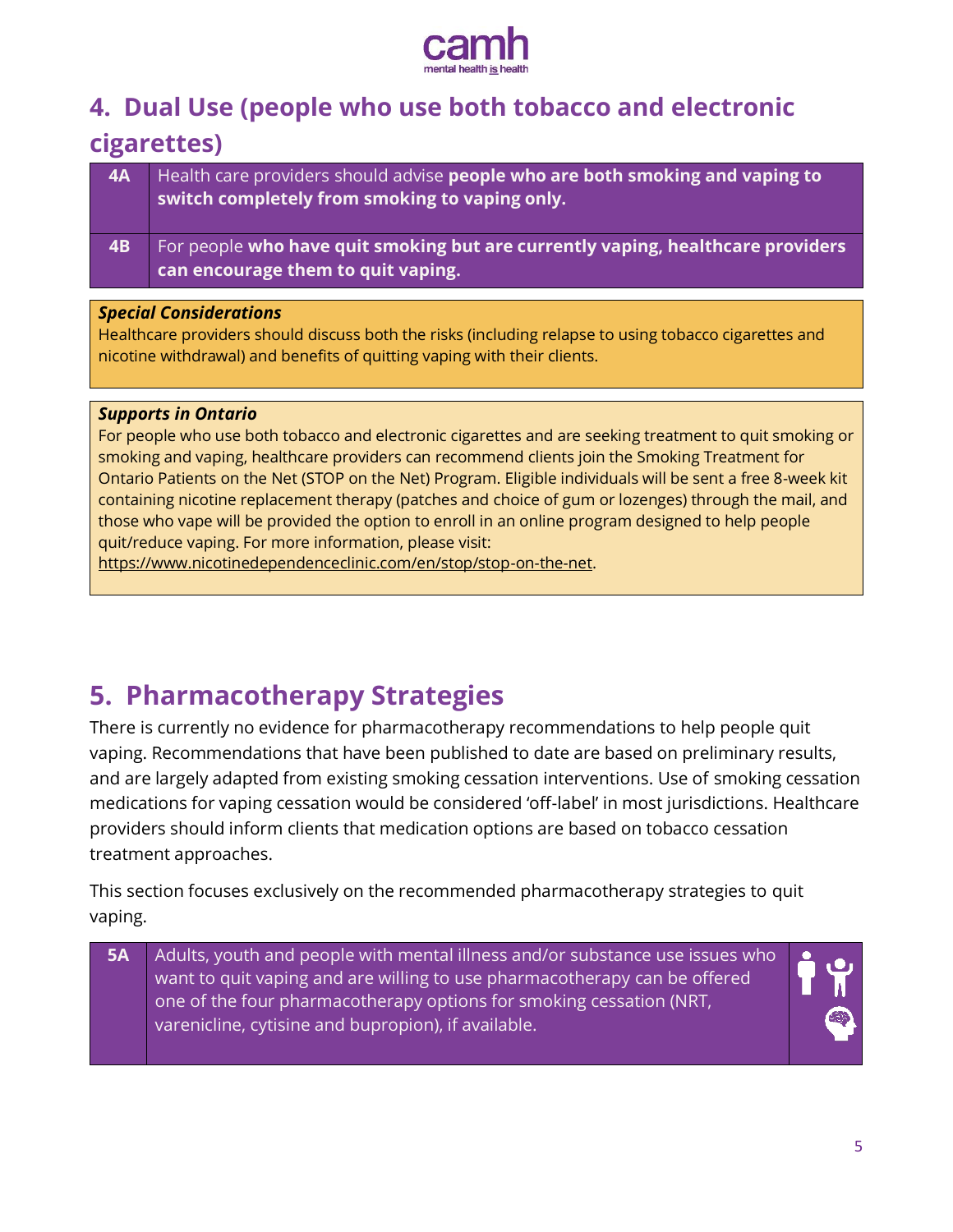



- Consider using varenicline as first-line medication, as it is most effective against nicotine, regardless of the amount consumed. $^6$
- Prescribing pharmacotherapy is suggested for adults, youth, and people with mental illness/substance use issues that demonstrate symptoms of nicotine tolerance and withdrawal.

# <span id="page-5-0"></span>**6. Behavioural Therapy Strategies**

There is currently limited evidence for behavioural therapy recommendations to help people quit vaping. Recommendations that have been published to date are based on preliminary results, and are largely adapted from existing smoking cessation interventions. Discuss with your client which strategy they prefer that best supports their cessation journey.

| $6 \overline{6}$ | Adults and youth who want to quit vaping or quit vaping and smoking can be<br>encouraged to use one or more of the following strategies: see a health care<br>provider for one-on-one counselling, use an app, web-based program or text<br>messaging program and call a helpline for cessation support.                                                                                 |  |
|------------------|------------------------------------------------------------------------------------------------------------------------------------------------------------------------------------------------------------------------------------------------------------------------------------------------------------------------------------------------------------------------------------------|--|
|                  | Adults<br>Youth                                                                                                                                                                                                                                                                                                                                                                          |  |
| PG/BF/CF:        | <b>Special Considerations</b><br><b>Abbreviation:</b> PG/BF/CF: People who are pregnant, breastfeeding and/or chestfeeding<br>MI/SU: People with mental illness and/or substance use issues<br>Offering cessation counselling integrated with post-natal infant care (e.g., childcare needs for<br>birthing parent to attend clinic) may help support people with their treatment plans. |  |
| ۰<br>Youth       | Consider involving a client's social network and family members to increase motivations to quit.<br>Integrating peer supports/peer-led counselling groups may be beneficial to treatment adherence<br>and success.                                                                                                                                                                       |  |
|                  | Focus on providing self-management skills.                                                                                                                                                                                                                                                                                                                                               |  |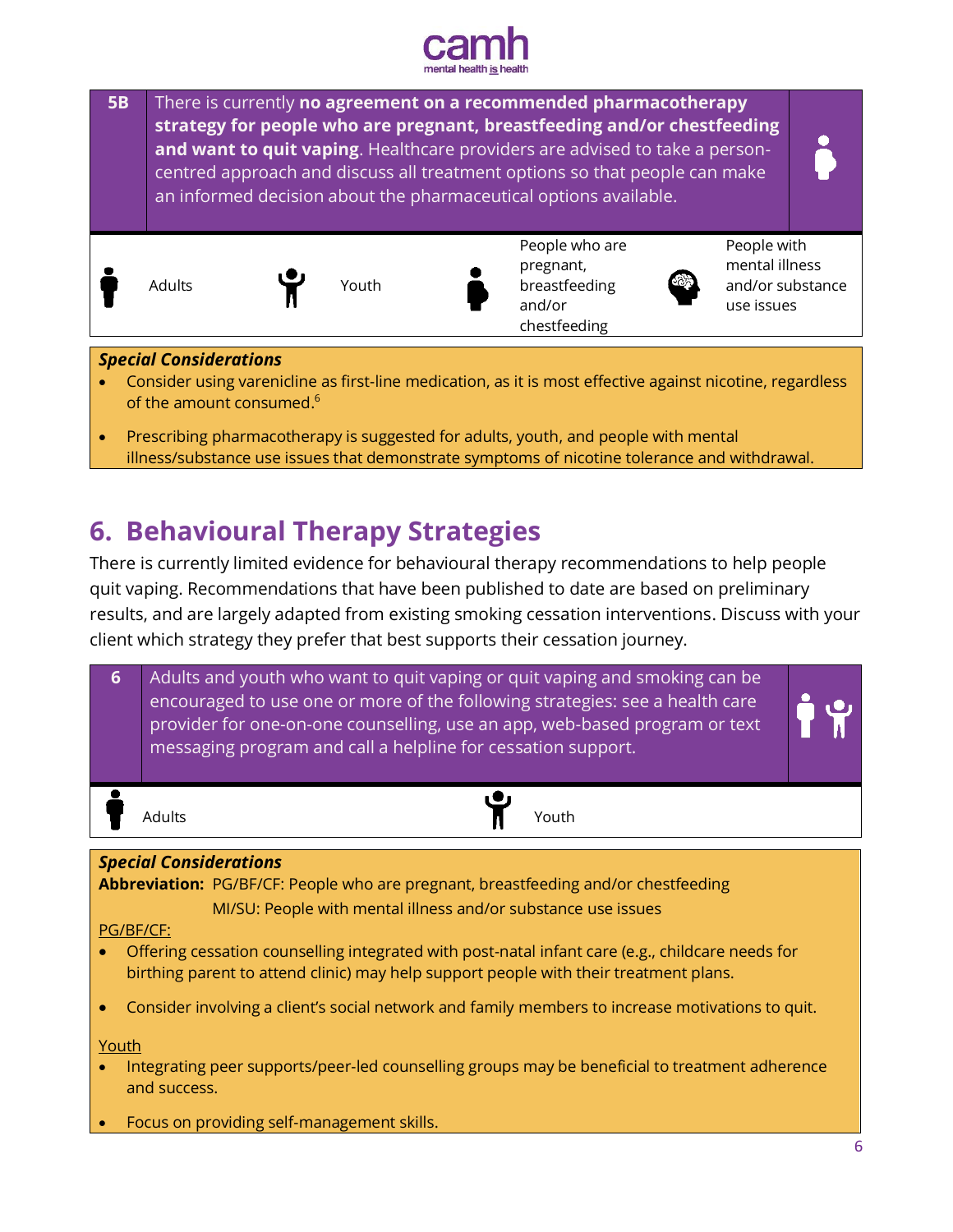

MI/SU: People with mental illness and/or substance use issues may require more frequent counselling and the addition of peer support (people with lived experience) to adhere to treatment plans.

Sex and Gender Plus Approach: Acknowledging the diverse population of people who vape and the stigma that people may have experienced, healthcare providers should offer gender-specific (e.g., group therapy for pregnant persons) and culturally-tailored counselling groups where possible.

### *Mobile Support*

For youth seeking treatment to quit vaping, healthcare providers can recommend the free mobile app, QUASH, from the Lung Health Foundation. The app tracks cravings and progress, provides tools to motivate clients who relapse to smoking and allows clients to create customized goals and quit plans. For more information, please visit: [https://www.quashapp.com/.](https://www.quashapp.com/)

## <span id="page-6-0"></span>**7. Harm Reduction (related to vaping device)**

| <b>7A</b> | People should not modify their products (THC, vitamin E acetate, other oils, etc.) or<br>modify their vaping device.            |
|-----------|---------------------------------------------------------------------------------------------------------------------------------|
| <b>7B</b> | People should not purchase illicit/black market e-liquids, pods or devices.                                                     |
| <b>7C</b> | People should avoid certain flavours shown to cause harm (e.g., cinnamon, cherry,<br>menthol and products containing diacetyl). |
| <b>7D</b> | People should follow the instructions for use specific to their vaping device.                                                  |

## <span id="page-6-1"></span>**8. Relapse Prevention**

| <b>8A</b> | Healthcare providers should offer support to people that have relapsed to<br>vaping and still want to quit.                                                          |  |
|-----------|----------------------------------------------------------------------------------------------------------------------------------------------------------------------|--|
| <b>8B</b> | Relapse prevention strategies can include extending pharmacotherapy even<br>after a person has quit.                                                                 |  |
| <b>8C</b> | For dual users and people who formerly smoked who relapse to smoking,<br>healthcare providers should reinitiate treatment.                                           |  |
| <b>8D</b> | For people who relapse into smoking, healthcare provider should encourage<br>clients to quit using approved smoking cessation interventions.                         |  |
| <b>8E</b> | If people who vape exclusively are unsuccessful in their vaping quit attempts,<br>they should be advised to use harm reduction strategies to minimize their<br>risk. |  |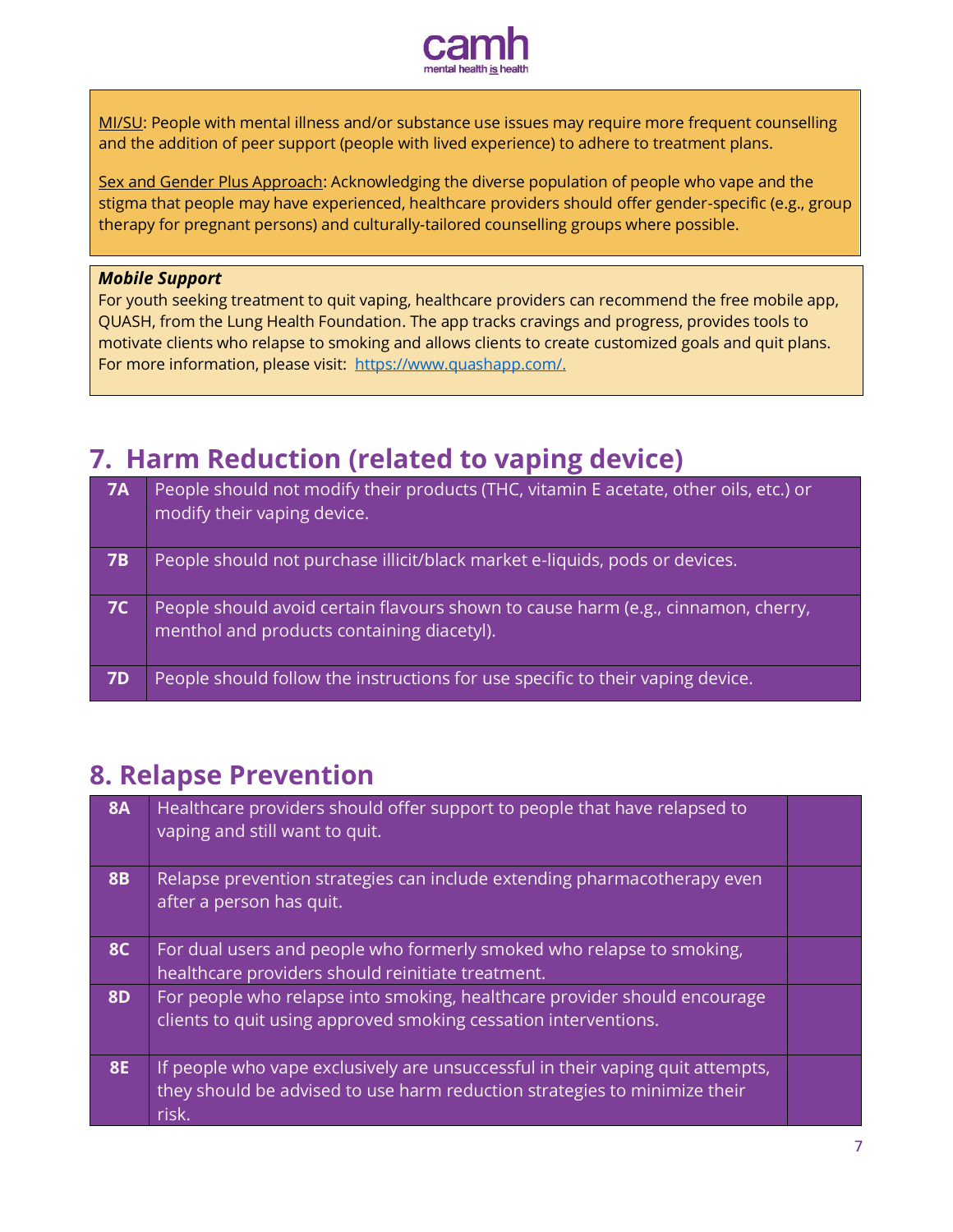



 Healthcare providers should schedule frequent clinic visits to monitor medication use and individual needs.

# **Additional Resources**

For more information on what healthcare providers can do to address e-cigarette use in youth, the Canadian Paediatric Society has put together a position statement and a clinical guidance tool on screening and brief interventions. Please note that evidence on vaping cessation is limited and recommendations that have been published to date are largely adapted from existing smoking cessation interventions. Both the position statement, *Protecting children and adolescents against the risks of vaping*, and the guidance tool*, Vaping: A clinician's guide to counselling youth and parents*, are available at [www.cps.ca](http://www.cps.ca/) (Canadian Paediatric Society, Adolescent Health Committee, 2021).